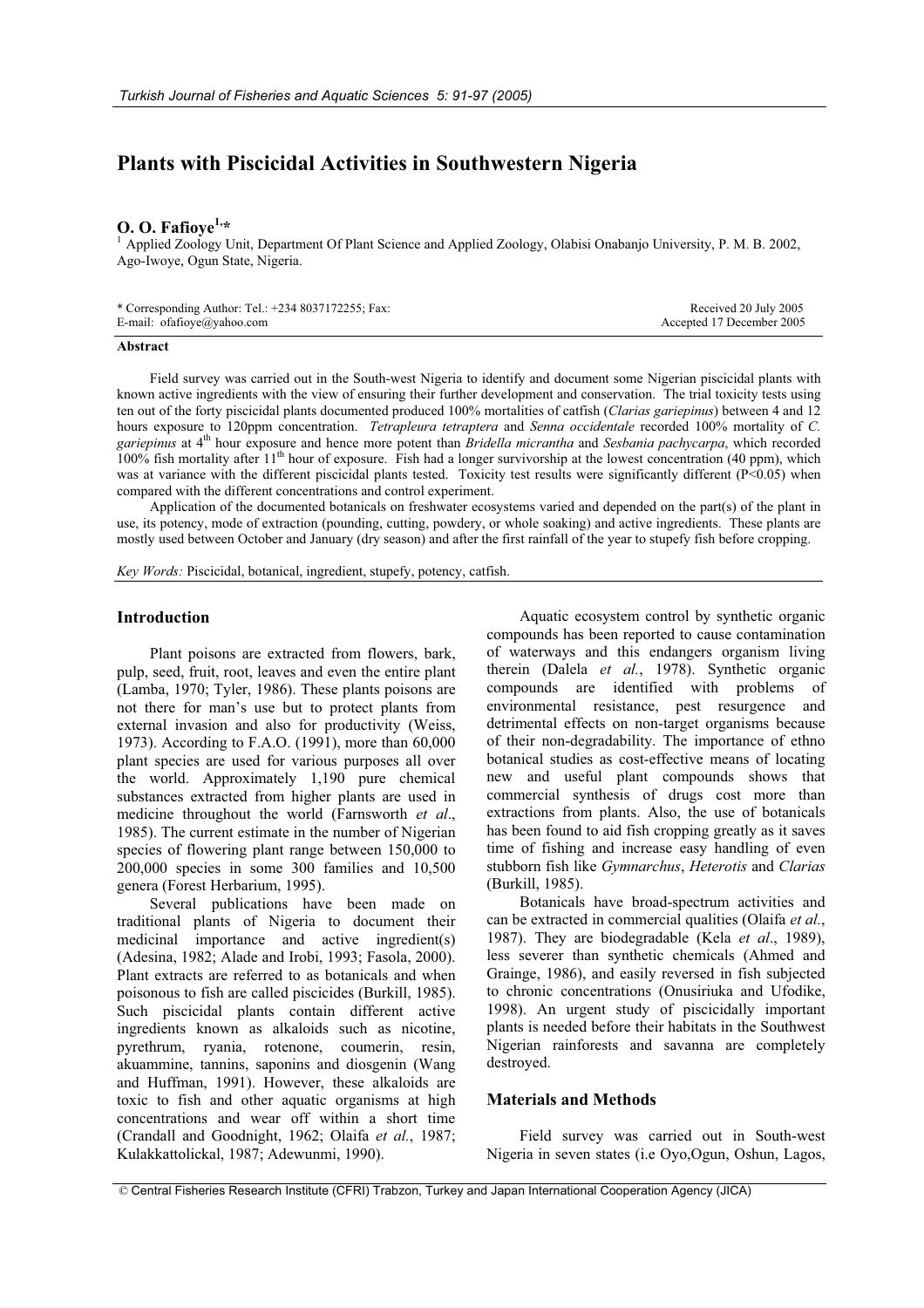Kwara, Ondo and Ekiti). Areas surveyed were Ikorodu, Epe and Okokomaiko in Lagos; Abeokuta, Ijebu-ode, Odeda, Ilaro, Imeko and Ayetoro in Ogun; Ibadan, Lagelu, Akinyele, Iseyin, Ago-Are, Egbeda and Olokemeji in Oyo; Akure environments in Ondo; Ipoti, Ijero, and Ikere-Ekiti in Ekiti; Ede, Ikire, Apomu, Ife and Oshogbo in Oshun; Ilorin, Eyenkori and Asa in Kwara (Figure 1).

The survey spanned through June 1993 to May 1995, April 1999 to July 2000 and May2002 to August 2003 intermittently as some areas were only surveyed during festive periods. One hundred prepared questionnaire copies each for 1993/94, 1994/95, 1999/2000 and 2002/2003 were administered both orally and in written forms to the local artisanal fishermen and State/Federal Agricultural Ministries respectively to elicit type of piscicidal plants in each locality, its location, usage, part use, active ingredient, family and scientific name. The data were analysed using student *t-test*.

Samples of all plant fish poisons (piscicidal plant) found in all the different locations were collected and taken to the Department of Botany / Microbiology, University of Ibadan, Faculty of Forestry / Agricultural Science, University of Ibadan and Forestry Research Institute of Nigeria, Ibadan, for proper identification and taxonomy. Available literature and data from various sources were consulted to produce the list of some Nigerian (Southwest) plants of known piscicidal effects with their active ingredients, habits and families.

Ten of these sampled poisons (i.e. *Picralima nitida, Xanthosoma mafaffa, Kigelia africana, Senna occidentale, Bridelia micrantha, Tetrapleura tetraptera, Raphia vinifera, Sesbania pachycarpa* and *Parkia biglobosa)* were randomly selected and tried on catfish (*Clarias gariepinus*) fingerlings (total length=11.2+0.4 cm) in rectangular concrete tanks (2x4x1.5m) at the laboratory. 50g of each plant poison were pounded using mortal and pestle and soaked in 10 litres of water for 2 days to ferment. This solution was applied at 0, 2, 4 and 6 litres per 20 litres tank half filled with water to make 0ppm, 40ppm, 80ppm and 120ppm concentrations. Twenty fish were added to each of the experimental tanks and a control tank in replicates and toxicity test lasted for 24 hours using Sprague (1970) method. Duncan multiple range test was used to analyse the results. Observation was made at 1, 2, 4, 8, 12, 16, 20 and 24 hours for fish mortality and behaviour.

Mode of extraction, application and time of usage of these plant poisons were observed on lotic waters like Rivers Ogun, Oshun, Ona, Ogunpa, Omi, Awon, Eekosin, Oba and Owena The lentic waters like ponds and man-made lakes which were either created for temporary or permanent use were also studied.



**Figure 1.** Map of Nigeria showing the areas surveyed (sahaded) in the southwest for distribution and use of piscida plants on aquatic environment.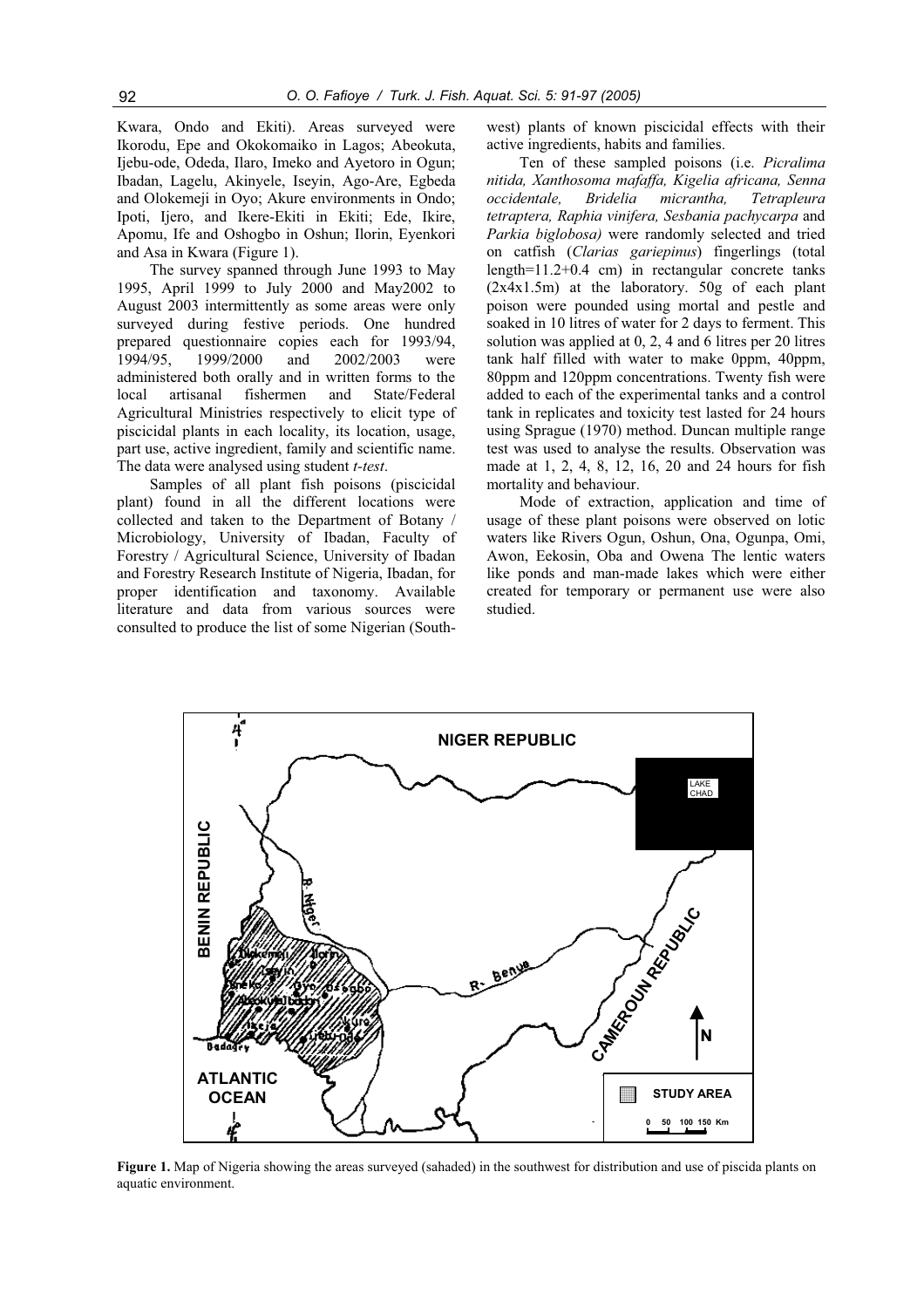# **Results**

The list of piscicidal plants in the surveyed areas included their family names, habits, active ingredients and plant's parts used on fish (Table 1).

There were forty piscicidal plants consisting of 22 families. The families and the number of respective genera are as follows: Amaranthaceae (1), Anacardiaceae (1), Apocynaceae (4), Araceae (1), Bignoniaceae (2), Boraginaceae (1), Bursaraceae (1), Cesalpinaceae (4), Cannabinaceae (1), Caricaceae (1), cucurbitaceae (1), Euphorbiaceae (5), Leguminoceae (1), Mimosaceae (4), Palmae (1), Papiliopnaceae (4), Piperaceae (2), Passifloraceae (2), Polygaloceae (1), Rutaceae (1), Sapindaceae (1) and Solanaceae (1). The frequency of occurrence (status) shows that some plant poisons are either rare, common or abundant. Some plant piscicides are more favoured for use to crop fishes over another even though such plants are not found in that locality. Examples include *P. nitida, T. neriifolia* and *R. vinifera* in Ikire (Osun State), *A. lobata,* and *L. aegyptiaca* in Akure (Ondo State), *K. africana* and *P. biglobosa* in Ijebu (Ogun State), *P. guineense* and *T. vogelii* in Ilesha/Epe (Lagos State) and *E. suaveolens* , *S. occidentale* and *X. mafaffa* in Ibadan (Oyo State).

Result of the trial toxicity test using ten of these botanicals on catfish shows 100% mortalities between 4 and 12 hours of exposure to 120ppm concentration (Table 2). While *T. teraptera* and *S. occidentale* recorded 100% mortalities of *C. gariepinus* within 4 hours of introduction, 100% mortalities of *C.* gariepinus were only recorded after 11<sup>th</sup> hour of exposure to *B. micrantha* and *S. pachycarpa.* At the lowest concentration (40ppm) of the botanicals, fish had a longer survivorship, which was at variance with the different piscicidal plants used. One hundred percent mortality could not be recorded in *S. pacchycarpa* at 24-hour exposure. However all the results were significantly different when compared with the different concentrations and control at  $5\%$ probability level. Some erratic behaviours were recorded prior to fish mortality. Such behaviours include, zig-zag movement, jumping out of water, occasional jerking of tail, sprawling and rolling movement.

Mode of extraction, application and time of usage of the listed plant piscicides are given in Table 3. Application of these botanicals on lentic and lotic waters varies and depend on the part(s) of the plants used, its potency and the mode of extraction (pounding, cutting, distil or whole soaking).

On large lotic water, the botanicals are applied to the upper course in heavy dose to stupefy fish and cropping is done downstream. In streams and small rivers, damming before application of botanicals is carried out. Botanicals are then broadcast in heavy dose 24 hours prior to cropping. In lentic water, botanicals are either broadcast on the surface of water or packed in big nylon sacks and centrally soaked in water for between 3 and 5 days to stupefy fish before cropping.

These piscicidal plants are used on freshwater aquatic ecosystem between October and January (dry season) and after the first rainfall of the year. This period of harvesting coincides with yearly festivity of which fishing festival dominates in Igbo-Ora, Omuaran, Owena, Asejire, Ilorin, Olokemeji and Yewa environs.

## **Discussion**

The results obtained from this study indicate a great biodiversity of piscicidally useful plants of known active ingredients in the South- west Nigerian flora. The survey also reveals that the use of piscicidal plants in Southwestern Nigeria is on the increase. This may imply that people have disengaged from the use of outlawed synthetic agrochemicals on aquatic environment to crop fish in the wild as advocated by W.H.O. (1957).

Most of the plants, being also trees, were observed in Forest Reserves (e.g. Idanre, Olokemeji, igbo-Ora and Old Oyo forests) (rare), which are now threatened with destruction in this part of the country. The urgent need to identify and preserve those useful plants that are not within protected areas have been stressed by Soladoye *et al*. (1993).

The effect of those plants tested on catfish showed that the potency of each plant varies, which was why different percentage mortalities were recorded at different exposure time and at different concentrations. The outcome toxicity tests proved that all the plants are poisonous to fish. Fish erratic behaviour prior to death is a phenomenon associated to impact of toxicants on fish.

The favour of some botanicals over the use of others to crop fish as reported under the results may be inferred on the basis of active ingredients contains (Table 1). Fafioye and Adebisi (2001) documented *R. vinifera* pods to be more toxic than *P. biglobasa* bark on Nile Tilapia (*Oreochromis niloticus*). Similarly, Onusiriuka and Ufodike (1998) reported that *Blighia sapida* bark extract is more toxic to *C. gariepinus* than *Kigelia africana* bark extract. The varied toxicities may be due to different active ingredients and usage of each botanical as indicated by Wang and Huffman (1991) and Alade and Irobi (1993).

Mode of application of these botanicals on different water bodies may be attributed to the potency of each botanical for an effective stupefying of fish. Burkill (1985) reported soaking of some plants piscicides (e.g. *Balanites aegyptiaca*, *T. vogelii* and *K. africana*) in rivers at the upper segment for 4 days before cropping fish downstream thereafter. Soaking of botanicals in water allows fermentation thereby increasing their potency on target organisms (Fafioye *et al.*, 2004). However, this action only occurs in short duration, as botanicals tend to degrade over long exposure. The extracts from these plants are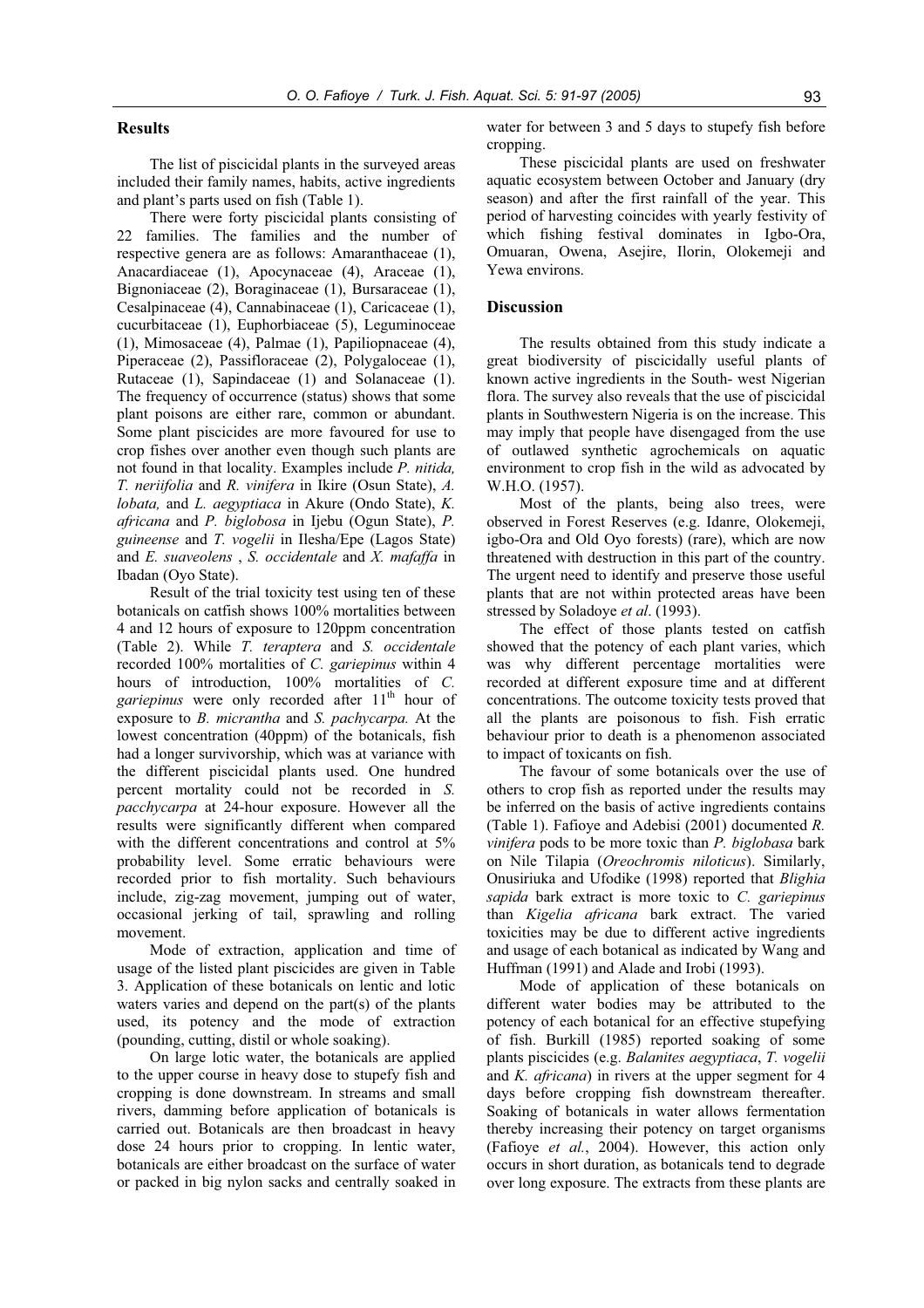| $\mathbf{S}/% \mathbf{S}$<br>No | Plant Name                                                      | Family                   | Habit | Locality                       | Part use             | Status        | Active<br>Ingredient |
|---------------------------------|-----------------------------------------------------------------|--------------------------|-------|--------------------------------|----------------------|---------------|----------------------|
| $\mathbf{1}$                    | Achyranthes aspera Linn                                         | Amaranthaceae            | Herb  | Omuaran, Bacita, Ilorin        | Entire plan          | $\mathsf{C}$  | Saponins             |
| $\overline{2}$                  | Anacardium Occidentale Linn                                     | Anacardiaceae            | Tree  | Igbo-Ora, Iseyin, Ijebu        | Bark                 | A             | Cardol               |
|                                 |                                                                 |                          |       |                                |                      |               | Anacardic acid       |
|                                 | 3 Picralima nitida Staof, Th. H. Dur                            | Apocynaceae              | Tree  | Forestry Hill, Ibadan.         | Unripe               | C             | Akuammidine          |
|                                 |                                                                 |                          |       |                                | fruits               |               |                      |
| 4                               | Rauvolfia vomitoria Afzel                                       | Apocynaceae              | Tree  | Gambari, Idanre                | <b>Stem</b>          | R             | Reserpine            |
|                                 |                                                                 |                          |       |                                |                      |               | Rescimamine          |
| 5                               | Strophanthus sarmentosus DC                                     | Apocynaceae              |       | Climber Akure, Olokemeji, Old  | Whole plant          | C             | Sarmutogenin         |
|                                 |                                                                 |                          |       | Oyo                            |                      |               |                      |
| 6                               | Thevetia neriifolia (L) Juss ex                                 | Apocynaceae              | Tree  | Olokemeji, Igbo Ora            | Stem                 | R             | Theventine           |
| 7                               | Xanthosoma mafaffa Schott                                       | Araceae                  | Herb  | Abeokuta, Akure, Ijebu,        | Root                 | $\mathcal{C}$ | Rotenone             |
|                                 |                                                                 |                          |       | Lagos                          |                      |               |                      |
| 8                               | Kigelia africana (Linn.) Benth.                                 | Bignoniaceae             |       | Herb Akure, Abeokuta,          | <b>Bark</b>          | R             | Coumarine            |
|                                 |                                                                 |                          |       | Olokemeji                      |                      |               |                      |
| 9                               | <i>Indigofera hirsuta</i> Linn.                                 | Bignoniaceae             | Herb  | Ibadan, Yewa, Ilorin           | Bark                 | R             | Saponin              |
|                                 | 10 Synphytum tuberosum Linn                                     | Boraginaceae             | Herb  | Olokemeji                      | Bark                 | R             | Allantoin            |
|                                 | 11 Pachylobus edulis G. Don                                     | Buiseraceae              | Tree  | Ondo, Owode, Otta,             | <b>Bark</b>          | $\mathbf C$   | Resin                |
|                                 | 12 Senna alecandrina Mill                                       | Caesalpinocideae         | Tree  | Asejire, Igboora, Ile-Ife,     | Bark                 | $\mathcal{C}$ | Aloe-emodin          |
|                                 |                                                                 |                          |       | Ikire                          |                      |               |                      |
|                                 | 13 Senna occidentale (Linn.)                                    | Ceasalpinoideae          |       | Woody Ilorin, Owena, Gambari,  | Bark                 | C             | Saponins             |
|                                 |                                                                 |                          | herb  |                                |                      |               |                      |
|                                 | 14 Erythrophleum suaveolens                                     | Ceasalpinoideae          | Tree  | Oyo, Osogbo                    | Bark                 | R             | Saponins             |
|                                 | (Guill.&Perr.) Brenan                                           |                          |       |                                |                      |               |                      |
|                                 | 15 Carica papaya Linn.                                          | Caricaceae               | Tree  | Akure, Ibadan, Osogbo          | Leaves               | A             | Piparine             |
|                                 | 16 Luffa aegyptiaca Mill.                                       | Cucurbitaceae            | Herb  | Yewa, Ijebu, Akure, Oyo        | Unripe               | $\mathsf{C}$  | Resorcinol           |
|                                 |                                                                 |                          |       |                                | fruits               |               |                      |
|                                 | 17 Alchronea cordifolia (Schum &                                | Euphorbiaceae            | Tree  | Asejire, Ikire, Omuaran        | Root                 | C             | Tannin               |
|                                 | Thonn) Mill. Arg                                                |                          |       |                                |                      |               |                      |
|                                 | 18 Bridelia micrantha (Hechst Baili)                            | Euphorbiaceae            | Tree  | Olokemeji, Igbo-Ora,           | Root                 | C             | Saponins             |
|                                 |                                                                 |                          |       | Iseyin                         |                      |               |                      |
| 19                              | Jatropha curcas Linn.                                           | Euphorbiaceae            |       | Shrub Ilaro, Ibadan, Eruwa,    | Root                 | C             | Curcin               |
|                                 |                                                                 |                          |       | Ekiti                          |                      |               |                      |
|                                 | 20 <i>Ricinus communis</i> Linn.                                | Euphorbiaceae            |       | Herb Kabba, Ilorin, Okenne,    | Entire plant         | R             | Ricin                |
|                                 |                                                                 |                          |       | Shaki, Ejigbo, Iwo             |                      |               | Glyceryl             |
|                                 | 21 Manihot esculenta Crantz                                     | Euphorbiaceae            |       | Shrub Oshogbo, Ibadan, Akure   | Root                 | A             | Cyanide              |
|                                 | 22 Acacia sieberana DC                                          | Leguminoseae             | Tree  | Yewa, Akure, Oyo               | Pods                 | $\mathbb{R}$  | Alkaloids            |
|                                 | 23 Parkia biglobosa (Jacq.) R.Br. exc                           | Mimosoideae              | Tree  | Ilorin, Abeokuta, Akure,       | Pods                 | A             | Parkine              |
|                                 | Don.                                                            |                          |       | Ijebu                          |                      |               |                      |
|                                 | 24 Entada abyssinica Stena ex A.Rich Mimosoideae                | Mimosoideae              | Tree  | Eruwa, Igbo Ora,               | Pods                 | R             | Saponins             |
|                                 | 25 Pentaclethra macrophylla Benth.                              |                          | Tree  | Ilaro, Owo, Mamu               | Pods                 | $\mathbb R$   | Tannin               |
|                                 | 26 Tetrapleura tetraptera (Schum &                              | Mimosoideae              | Tree  | Olokemeji, Gambari,            | Pods                 | R             | Oleanolic acid       |
|                                 | Thonn) Taub                                                     |                          |       |                                |                      |               | Glyoside             |
|                                 | 27 Areca catechu Linn.                                          | Palmae                   | Tree  | Akure, Ekiti, Ilorin           | Pods                 | C             | Arecoline,           |
|                                 |                                                                 |                          |       |                                |                      |               | Tannin               |
|                                 | 28 Raphia vinifera P.Beauv.                                     | Palmae<br>Papilionoideae | Herb  | Tree Lagos, Ijebu, Ibadan      | Fruits/pods          | C<br>R        | Tannin               |
|                                 | 29 Tephrosia vogelii Hook                                       |                          | Tree  | Abeokuta environs.             | Entire plant<br>Pods | R             | Akuammidine<br>Resin |
|                                 | 30 Bobgunnia madagascanensis<br>(Desv.) J.H. Kirk brr& Wiersema | Papilionoideae           |       | Igbo-Ora, Yewa                 |                      |               |                      |
|                                 | 31 Milletia grifoniana Baill.                                   | Papilionoideae           | Tree  | Akure, Ondo, Asejire           | Bark                 | C             | Rotenone             |
|                                 | 32 Sesbania pachycarpa DC                                       | Papilionoideae           | Tree  | Ibadan environs                | Fruits               | R             | Resin                |
|                                 | 33 Adenia cissampeloides (Planch.)                              | Passifloraceae           | Tree  | Yewa environs                  | Seed                 | R             | Alkaloids            |
|                                 | Harms.                                                          |                          |       |                                |                      |               |                      |
|                                 | 34 Adenia lobata (Jacq.) Engl.                                  | Passifloraceae           |       | Tree Abeokuta, Imeko           | Leaves               | R             | Alkaloids            |
|                                 | 35 Piper guineense Schum and Thonn. Piperaceae                  |                          |       | Climber Olokemeji, Ibadan, Owo | Seed                 | $\mathsf{C}$  | Amide                |
|                                 |                                                                 |                          |       |                                |                      |               | alkaloids            |
|                                 |                                                                 |                          |       |                                |                      |               | Piperine             |
|                                 | 36 Piper nigrum Linn.                                           | Piperaceae               | Herb  | Asejire, Ijebu, Olokemeji      | Seed                 | $\mathbf C$   | Piperine             |
|                                 | 37 Securidaca longepedunculata Fres. Polygaloceae               |                          | Tree  | Olokemeji, Ogbomosho,          | Bark                 | R             | Glycoside            |
|                                 |                                                                 |                          |       | Ago-Are                        |                      |               |                      |
|                                 | 38 Clausena anisata (Wild) Benth.                               | Rutaceae                 | Tree  | Okeho, Ijaiye, Imeko,          | Bark                 | R             | Coumarin             |
|                                 |                                                                 |                          |       | Olokemeji, Ejigbo              |                      |               | Carbazole            |
|                                 |                                                                 |                          |       |                                |                      |               | Alkaloids            |
|                                 | 39 Paullinia pinnata Linn.                                      | Sapindaceae              | Herb  | Ibadan, Ijebu, Oshogbo         | Roots/seeds          | C             | Saponin              |
|                                 | 40 Nicotiana tabacum Linn.                                      | Solanaceae               | Herb  | Ago-Are, Igbetti, Iseyin,      | Leaves/unri          | C             | Nicotine             |
|                                 |                                                                 |                          |       | Ilugun, Igboho                 | pe fruits            |               |                      |

**Table 1.** List of some Nigerian plants with their known active ingredients and piscicidal usage.

Key: R-rare (less than 5 trees per  $100m^2$ ) C-common (between 5-15 trees per  $100m^2$ ) A-abundant (above 15 trees per  $100m^2$ )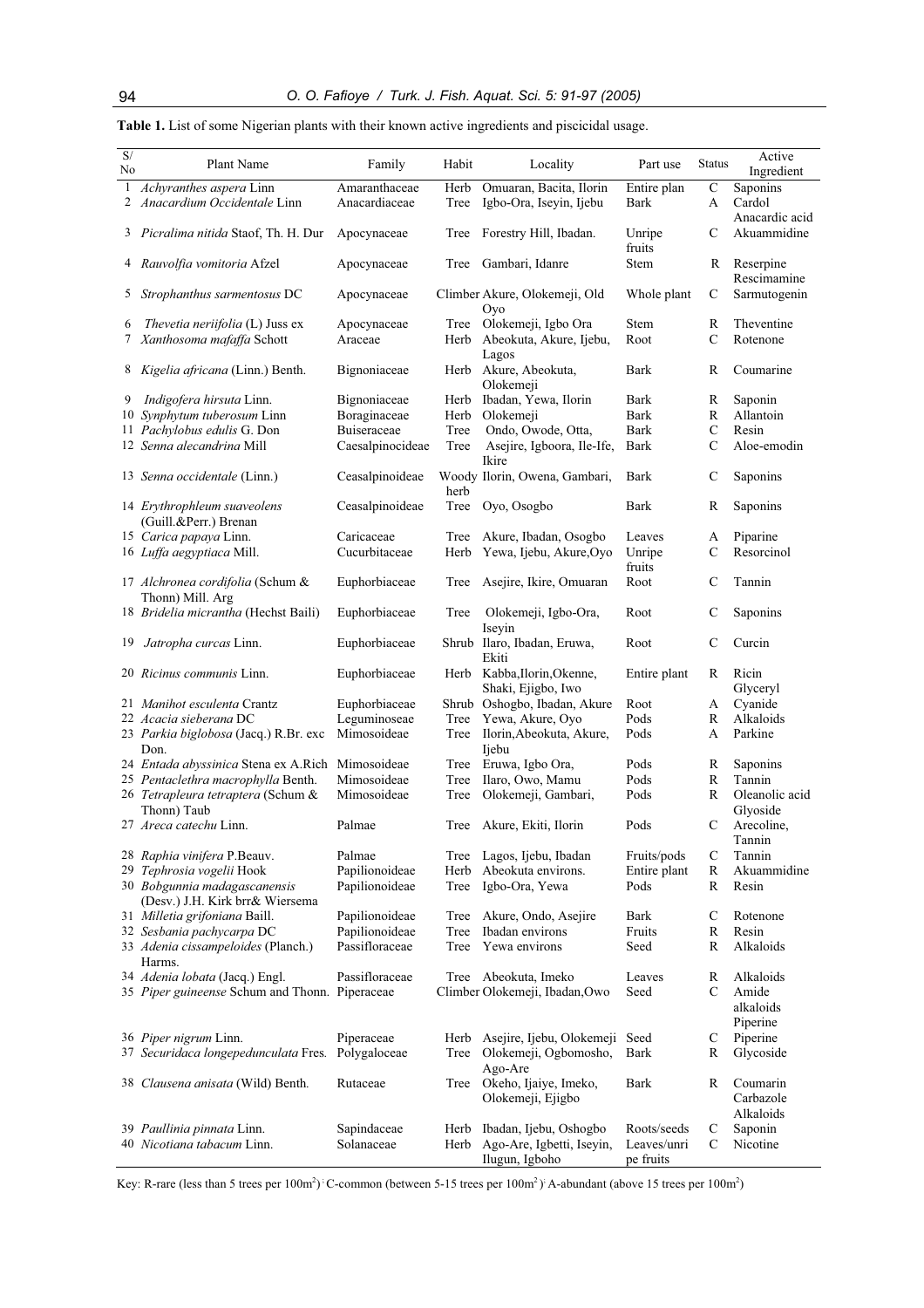**Table 2.** Percentage mean mortality recorded for trial toxicity test of ten randomly selected piscicidal plants exposed to *Clarias gariepinus* for 24 hour duration

| Piscicidal Plant       | Tanks                   | Percentage Mortality/Time (hour) |                 |                 |                 |                          |                          |                                   |                          |                          |
|------------------------|-------------------------|----------------------------------|-----------------|-----------------|-----------------|--------------------------|--------------------------|-----------------------------------|--------------------------|--------------------------|
|                        |                         | $\boldsymbol{0}$                 | $\mathbf{1}$    | $\overline{2}$  | 4               | 8                        | 12                       | 16                                | 20                       | $24\,$                   |
|                        |                         |                                  |                 |                 |                 |                          |                          |                                   |                          |                          |
| Achyrathes aspera      | $\mathbf{1}$            | $\boldsymbol{0}$                 | $20^{\circ}$    | $35^d$          | $60^{\circ}$    | $85^{\rm b}$             | $100^a$                  | $\overline{a}$                    | $\overline{\phantom{0}}$ |                          |
|                        | $\overline{c}$          | $\boldsymbol{0}$                 | $25^{\circ}$    | $50^{\circ}$    | 90 <sup>a</sup> | $100^a$                  | $\overline{\phantom{0}}$ | $\qquad \qquad \blacksquare$      |                          |                          |
|                        | 3                       | $\boldsymbol{0}$                 | 40 <sup>a</sup> | 80 <sup>a</sup> | $100^a$         | $\overline{\phantom{a}}$ | $\overline{\phantom{m}}$ | $\overline{\phantom{a}}$          | $\overline{\phantom{a}}$ |                          |
|                        | 4                       | $\boldsymbol{0}$                 | 0 <sup>f</sup>  | $0^{\rm g}$     | 0 <sup>f</sup>  | $0^\mathrm{f}$           | $0^{\rm f}$              | $0^e$                             | 0 <sup>d</sup>           | 0 <sup>b</sup>           |
|                        |                         |                                  |                 |                 |                 |                          |                          |                                   |                          |                          |
| Bridelia micrantha     | $\mathbf{1}$            | $\boldsymbol{0}$                 | $5^{\rm e}$     | $20^{\circ}$    | $35^d$          | 40 <sup>d</sup>          | 50d                      | $65^{\circ}$                      | 80 <sup>b</sup>          | $100^a$                  |
|                        | $\overline{c}$          | $\boldsymbol{0}$                 | 10 <sup>d</sup> | 30 <sup>d</sup> | 50c             | $60^\circ$               | $75^{\rm b}$             | $90^{\rm a}$                      | $100^a$                  |                          |
|                        | 3                       | $\boldsymbol{0}$                 | 10 <sup>d</sup> | $50^{\circ}$    | 70 <sup>b</sup> | $85^{\mathrm{a}}$        | $100^a$                  |                                   |                          |                          |
|                        | 4                       | $\boldsymbol{0}$                 | 0 <sup>f</sup>  | $0^{\text{g}}$  | 0 <sup>f</sup>  | 0 <sup>f</sup>           | 0 <sup>f</sup>           | $\overline{\phantom{a}}$<br>$0^e$ | 0 <sup>d</sup>           | 0 <sup>b</sup>           |
|                        |                         |                                  |                 |                 |                 |                          |                          |                                   |                          |                          |
|                        |                         |                                  |                 |                 |                 |                          |                          |                                   |                          |                          |
| Kigelia africana       | $\mathbf{1}$            | $\boldsymbol{0}$                 | $20^{\circ}$    | $35^d$          | $50^{\circ}$    | $70^{\circ}$             | $95^{\mathrm{a}}$        | 100a                              | $\overline{\phantom{0}}$ |                          |
|                        | $\overline{c}$          | $\boldsymbol{0}$                 | 30 <sup>b</sup> | $55^{\rm b}$    | $85^{\rm b}$    | $100^a$                  | $\qquad \qquad -$        | $\overline{\phantom{0}}$          | $\overline{\phantom{a}}$ |                          |
|                        | 3                       | $\boldsymbol{0}$                 | $35^{\rm b}$    | $70^{\rm a}$    | $100^a$         |                          | $\overline{\phantom{m}}$ | $\overline{\phantom{a}}$          | 0 <sup>d</sup>           |                          |
|                        | 4                       | $\boldsymbol{0}$                 | 0 <sup>f</sup>  | $0^{\text{g}}$  | 0 <sup>f</sup>  | 0 <sup>f</sup>           | 0 <sup>f</sup>           | $0^e$                             |                          | 0 <sup>b</sup>           |
|                        |                         |                                  |                 |                 |                 |                          |                          |                                   |                          |                          |
| Parkia biglobosa       | $\mathbf{1}$            | $\boldsymbol{0}$                 | 10 <sup>d</sup> | $20^{\circ}$    | 35 <sup>d</sup> | 50 <sup>d</sup>          | 70 <sup>b</sup>          | 90 <sup>a</sup>                   | $100^a$                  |                          |
|                        | $\overline{c}$          | $\boldsymbol{0}$                 | $20^{\circ}$    | $35^d$          | $55^{\circ}$    | $75^{\rm b}$             | 90 <sup>a</sup>          | $100^a$                           | $\overline{\phantom{0}}$ |                          |
|                        | 3                       | $\boldsymbol{0}$                 | $25^{\rm c}$    | $50^{\circ}$    | 80 <sup>b</sup> | $100^a$                  | $\overline{\phantom{a}}$ | $\overline{\phantom{a}}$          |                          |                          |
|                        | $\overline{\mathbf{4}}$ | $\boldsymbol{0}$                 | 0 <sup>f</sup>  | $0^{\rm g}$     | 0 <sup>f</sup>  | 0 <sup>f</sup>           | 0 <sup>f</sup>           | $0^e$                             | 0 <sup>d</sup>           | 0 <sup>b</sup>           |
|                        |                         |                                  |                 |                 |                 |                          |                          |                                   |                          |                          |
| Picralima nitida       | $\mathbf{1}$            | $\boldsymbol{0}$                 | 10 <sup>d</sup> | $20^e$          | 40 <sup>d</sup> | $55^d$                   | 80 <sup>b</sup>          | $100^a$                           | $\overline{\phantom{0}}$ |                          |
|                        | $\overline{c}$          | $\boldsymbol{0}$                 | $20^{\circ}$    | 35 <sup>d</sup> | $55^{\circ}$    | 80 <sup>b</sup>          | $100^a$                  | $\overline{\phantom{0}}$          |                          |                          |
|                        | 3                       | $\boldsymbol{0}$                 | 30 <sup>c</sup> | $50^{\circ}$    | $85^{\rm b}$    | $100^a$                  | $\overline{\phantom{m}}$ | $\overline{\phantom{a}}$          |                          |                          |
|                        | $\overline{4}$          | $\boldsymbol{0}$                 | 0 <sup>f</sup>  | $0^{\rm g}$     | 0 <sup>f</sup>  | 0 <sup>f</sup>           | 0 <sup>f</sup>           | $0^e$                             | 0 <sup>d</sup>           | 0 <sup>b</sup>           |
|                        |                         |                                  |                 |                 |                 |                          |                          |                                   |                          |                          |
| Raphia vinifera        | $\mathbf{1}$            | $\boldsymbol{0}$                 | 10 <sup>d</sup> | 15 <sup>f</sup> | $25^{\circ}$    | 40 <sup>d</sup>          | $65^{\circ}$             | 80 <sup>b</sup>                   | $100^a$                  |                          |
|                        | $\overline{c}$          | $\boldsymbol{0}$                 | $20^{\circ}$    | 30 <sup>d</sup> | 45 <sup>d</sup> | $60^{\circ}$             | $75^{\rm b}$             | $100^{\rm a}$                     | $\qquad \qquad -$        |                          |
|                        | 3                       | $\boldsymbol{0}$                 | $35^{\rm b}$    | $65^{\rm b}$    | $85^{\rm b}$    | $100^a$                  |                          |                                   |                          |                          |
|                        | 4                       | $\boldsymbol{0}$                 | 0 <sup>f</sup>  | $0^{\rm g}$     | 0 <sup>f</sup>  | 0 <sup>f</sup>           | 0 <sup>f</sup>           | $0^e$                             | 0 <sup>d</sup>           | 0 <sup>b</sup>           |
|                        |                         |                                  |                 |                 |                 |                          |                          |                                   |                          |                          |
| Senna occidentale      | $\mathbf{1}$            | $\boldsymbol{0}$                 | 10 <sup>d</sup> | $25^{\circ}$    | 40 <sup>d</sup> | $60^{\circ}$             | $75^{\rm b}$             | 90 <sup>a</sup>                   | $100^{\rm a}$            | $\overline{\phantom{a}}$ |
|                        | $\overline{\mathbf{c}}$ | $\boldsymbol{0}$                 | $20^{\circ}$    | $35^d$          | $60^{\circ}$    | 80 <sup>b</sup>          | $100^a$                  | $\overline{\phantom{a}}$          | $\overline{\phantom{0}}$ |                          |
|                        | $\mathfrak{Z}$          | $\boldsymbol{0}$                 | $25^{\circ}$    | 60 <sup>b</sup> | $100^a$         | $\overline{\phantom{a}}$ | $\qquad \qquad -$        |                                   |                          |                          |
|                        | 4                       | $\boldsymbol{0}$                 | 0 <sup>f</sup>  | $0^{\text{g}}$  | $0^\mathrm{f}$  | $0^\mathrm{f}$           | $0^{\rm f}$              | $0^e$                             | 0 <sup>d</sup>           | 0 <sup>b</sup>           |
|                        |                         |                                  |                 |                 |                 |                          |                          |                                   |                          |                          |
| Sesbania pachycarpa    | $\mathbf{1}$            | $\boldsymbol{0}$                 | $5^e$           | 15 <sup>f</sup> | $25^{\circ}$    | 30 <sup>e</sup>          | 35 <sup>e</sup>          | 50 <sup>d</sup>                   | $70^{\circ}$             | $90^{\mathrm{a}}$        |
|                        | 2                       | $\boldsymbol{0}$                 | 10 <sup>d</sup> | $20^e$          | 30 <sup>d</sup> | $45^{\rm d}$             | $60^\circ$               | $75^{\rm b}$                      | 90 <sup>b</sup>          | $100^a$                  |
|                        | 3                       | $\bf{0}$                         | 15 <sup>d</sup> | $40^{\rm c}$    | $65^\circ$      | 90 <sup>b</sup>          | $90^{\circ}$             | $100^a$                           |                          |                          |
|                        | $\overline{\mathbf{4}}$ | $\boldsymbol{0}$                 | 0 <sup>f</sup>  | $0^{\rm g}$     | 0 <sup>f</sup>  | 0 <sup>f</sup>           | 0 <sup>f</sup>           | $0^{\rm e}$                       | $0^{\rm d}$              | 0 <sup>b</sup>           |
|                        |                         |                                  |                 |                 |                 |                          |                          |                                   |                          |                          |
| Tetrapleura tetraptera | $\mathbf{1}$            | $\boldsymbol{0}$                 | $15^d$          | $35^d$          | $50^{\circ}$    | $70^{\circ}$             | $85^{\rm b}$             | $100^a$                           |                          |                          |
|                        | $\overline{c}$          | $\boldsymbol{0}$                 | $20^{\circ}$    | $45^{\circ}$    | 70 <sup>b</sup> | $85^{\rm a}$             | $100^a$                  | Ξ.                                |                          |                          |
|                        | $\overline{\mathbf{3}}$ | $\boldsymbol{0}$                 | $40^{\rm a}$    | $70^{\rm a}$    | $100^a$         |                          |                          |                                   |                          |                          |
|                        | $\overline{\mathbf{4}}$ | $\boldsymbol{0}$                 | 0 <sup>f</sup>  | $0^{\rm g}$     | 0 <sup>f</sup>  | $0^{\rm f}$              | 0 <sup>f</sup>           | $0^e$                             | 0 <sup>d</sup>           | $0^{\rm b}$              |
|                        |                         |                                  |                 |                 |                 |                          |                          |                                   |                          |                          |
| Xanthosoma mafaffa     | $\mathbf{1}$            | $\boldsymbol{0}$                 | $10^d$          | $25^{\circ}$    | 40 <sup>d</sup> | $55^d$                   | 80 <sup>b</sup>          | $95^{\mathrm{a}}$                 | $100^a$                  |                          |
|                        | $\overline{c}$          | $\boldsymbol{0}$                 | $20^{\circ}$    | $35^d$          | $50^{\circ}$    | $75^{\rm b}$             | $90^{\mathrm{a}}$        | $100^{\rm a}$                     |                          |                          |
|                        | 3                       | $\boldsymbol{0}$                 | 30 <sup>b</sup> | 60 <sup>b</sup> | 80 <sup>b</sup> | $100^a$                  | $\overline{\phantom{a}}$ | $\overline{\phantom{a}}$          | $\overline{\phantom{a}}$ |                          |
|                        | 4                       | $\boldsymbol{0}$                 | $0^{\rm f}$     | $0^{\rm g}$     | 0 <sup>f</sup>  | 0 <sup>f</sup>           | $0^\mathrm{f}$           | $0^{\rm e}$                       | $0^d$                    | $0^\mathrm{b}$           |

Key: Tank 1=40ppm; tank 2=80ppm; tank 3=120ppm; tank 4=0ppm (control). 0=no mortality; - = not applicable Means with the same superscript letter along vertical column are not signficantly different (P>0.05).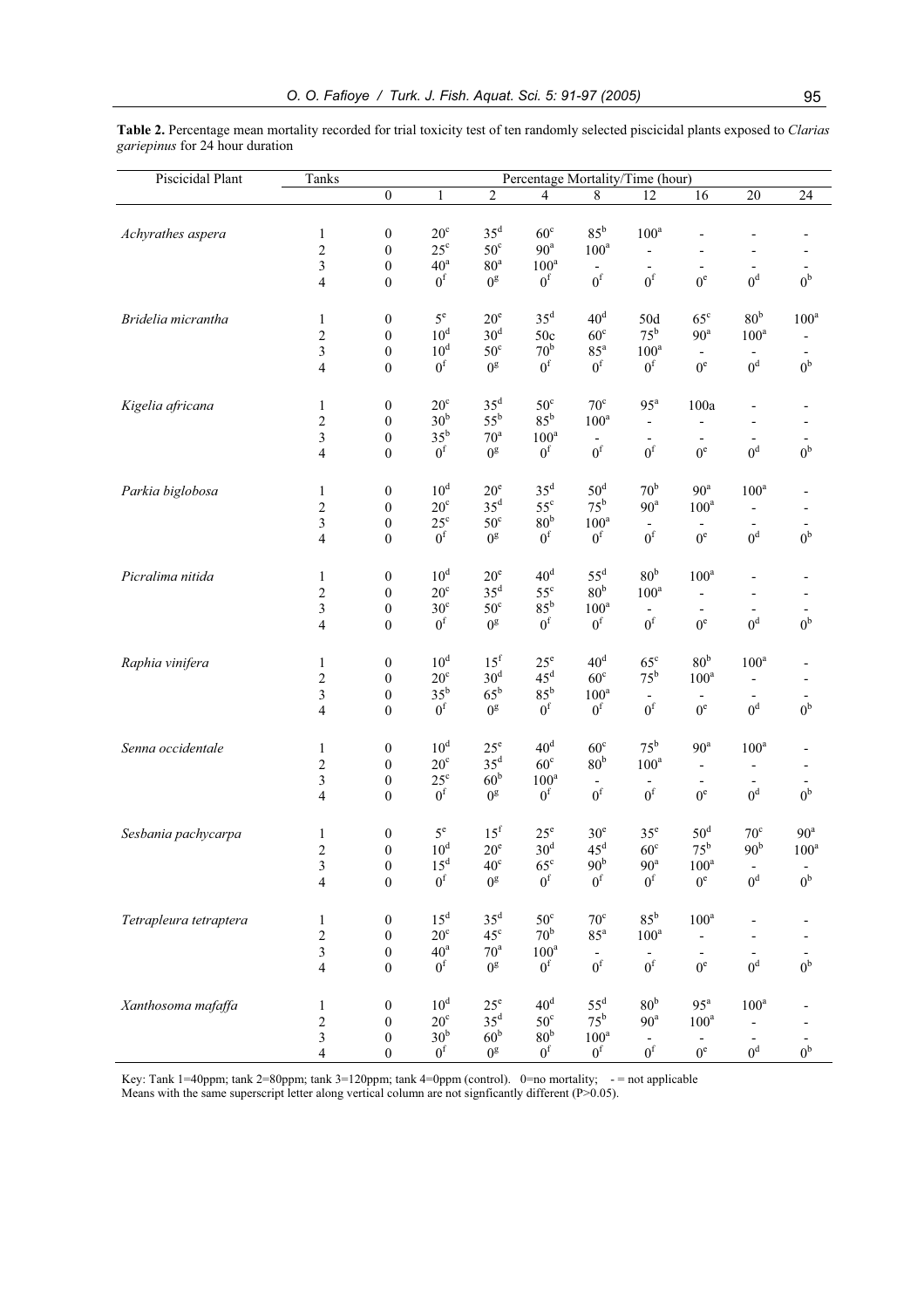**Table 3.** Mode of Extraction, Application and Time of usage of the documented piscicidal plants in South-western Nigeria

| S/No     | Plant Name                                                                        | Mode of Extraction                                                                  | Application<br>Lentic              | Application<br>Lotic                 | Time of Usage on<br>Water                |
|----------|-----------------------------------------------------------------------------------|-------------------------------------------------------------------------------------|------------------------------------|--------------------------------------|------------------------------------------|
| 1        | Achyranthes aspera Linn                                                           | Fresh herb pounded and soak in water Soak centrally.                                |                                    | <b>Broadcast</b><br>Upstream         | October-November                         |
| 2        | Anacardium Occidentale Linn                                                       | Bark soak in water                                                                  | Soak                               | <b>Broadcast</b>                     | October-December                         |
| 3        | Picralima nitida (Staof, Th. H.<br>Dur                                            | Seeds may be dried and grinded into<br>powdery form/fresh seeds soak in<br>water    | Soak/Broadcast Broadcast           |                                      | October/November                         |
| 4        | Rauvolfia vomitoria Afzel                                                         | Stem cuttings soak in water                                                         | Soak                               | Soak                                 | November-January                         |
| 5<br>6   | Strophanthus sarmentosus DC<br>Thevetia neriifolia (L) Juss ex                    | Fresh plant pounded and soak in water Broadcast<br>Stem cuttings soak in water      | Soak                               | <b>Broadcast</b><br><b>Broadcast</b> | October/November<br>November-January     |
| 7        | Xanthosoma mafaffa Schott                                                         | Root cuttings soak in water                                                         | Soak                               | <b>Broadcast</b>                     | October                                  |
| 8        | Kigelia africana (Linn.) Benth.                                                   | Barks are pounded before soak in<br>water                                           | Soak centrally                     | <b>Broadcast</b>                     | October-December                         |
| 9        | Indigofera hirsuta Linn.                                                          | Whole plant is soak in water                                                        | Soak centrally                     | Soak<br>upstream                     | October/November                         |
| 10       | Synphytum tuberosum Linn                                                          | Bark grinded and soak in water                                                      | <b>Broadcast</b>                   | <b>Broadcast</b>                     | October                                  |
| 11       | Pachylobus edulis G. Don                                                          | Fresh bark soak in water                                                            | Soak                               | <b>Broadcast</b>                     | November-January                         |
| 12       | Senna alecandrina Mill                                                            | Bark cutting soak in water                                                          | <b>Broadcast</b>                   | <b>Broadcast</b>                     | October-December                         |
| 13       | Senna occidentale (Linn.)<br>14 Erythrophleum suaveolens<br>(Guill.&Perr.) Brenan | Fresh bark pounded and soak in water. Soak centrally<br>Bark cuttings soak in water | Soak                               | <b>Broadcast</b><br><b>Broadcast</b> | October/November<br>October-January      |
| 15       | Carica papaya Linn.                                                               | Fresh leaves pounded and soak in<br>water                                           | Soak                               | <b>Broadcast</b>                     | October-March                            |
| 16       | Luffa aegyptiaca Mill.                                                            | Pods are fermented before apply to<br>water                                         | Soak centrally                     | <b>Broadcast</b>                     | October/November                         |
| 17       | Alchronea cordifolia<br>(Schum&Thonn) Mill.Arg.                                   | Roots pounded and soak in water.                                                    | Soak centrally                     | Soak<br>upstream                     | October-December                         |
| 18       | Bridelia micrantha (Hechst Baili)                                                 | Root cuttings soak in water.                                                        | Soak centrally                     | <b>Broadcast</b>                     | October/November                         |
| 19       | Jatropha curcas Linn.                                                             | Fresh root pounded and soak in water                                                | Soak centrally                     | <b>Broadcast</b>                     | October-December                         |
| 20       | Ricinus communis Linn.                                                            | Entire plant soak in water                                                          | <b>Broadcast</b>                   | <b>Broadcast</b>                     | October/November                         |
| 21<br>22 | Manihot esculenta Crantz<br>Acacia sieberana DC                                   | Root cuttings soak in water<br>Pods are fermented before apply to<br>water          | Soak<br>Soak centrally             | <b>Broadcast</b><br><b>Broadcast</b> | October-January<br>November-<br>February |
|          | 23 Parkia biglobosa (Jacq.) R.Br.<br>exc Don.                                     | Pods are pounded and fermented<br>before apply to water                             | Soak centrally                     | <b>Broadcast</b>                     | October-March                            |
|          | 24 Entada abyssinica Stena ex<br>A.Rich                                           | Pods fermentation before apply to<br>water                                          | Soak centrally                     | <b>Broadcast</b>                     | October-December                         |
|          | 25 Pentaclethra macrophylla Benth.                                                | Pods fermentation before apply to<br>water                                          | Soak centrally                     | <b>Broadcast</b>                     | November-January                         |
|          | 26 Tetrapleura tetraptera (Schum & Fresh pods soak in water<br>Thonn) Taub        |                                                                                     | <b>Broadcast</b>                   | <b>Broadcast</b>                     | October-January                          |
| 27       | Areca catechu Linn.                                                               | Pods are pounded before apply to<br>water.                                          | Soak centrally                     | <b>Broadcast</b>                     | October-January                          |
|          | 28 Raphia vinifera P.Beauv.<br>29 Tephrosia vogelii Hook                          | Fruits/pods are soak raw in water.<br>Whole plants pounded and soak in              | <b>Broadcast</b><br>Soak centrally | <b>Broadcast</b><br>Soak             | October-March<br>October-December        |
|          | 30 Bobgunnia madagascanensis<br>(Desv.) J.H. Kirk brr& Wiersema                   | water.<br>Pods are grinded before apply to<br>water.                                | <b>Broadcast</b>                   | upstream<br><b>Broadcast</b>         | November-March                           |
| 31       | Milletia grifoniana Baill.                                                        | Bark cuttings soak in water                                                         | Soak                               | <b>Broadcast</b>                     | October-January                          |
| 32       | Sesbania pachycarpa DC                                                            | Fruits soak in water                                                                | Soak                               | Soak<br>upstream                     | October-March                            |
|          | 33 Adenia cissampeloides (Planch.)<br>Harms.                                      | Seeds are grinded before soak in water Broadcast                                    |                                    | <b>Broadcast</b>                     | October-December                         |
|          | 34 Adenia lobata (Jacq.) Engl.                                                    | Fresh leaves are pounded and soak in<br>water.                                      | Soak centrally                     | <b>Broadcast</b>                     | October-December                         |
|          | 35 Piper guineense Schum and<br>Thonn.                                            | Seeds grinded and soak in water.                                                    | <b>Broadcast</b>                   | <b>Broadcast</b>                     | October-January                          |
|          | 36 Piper nigrum Linn.                                                             | Seeds pounded and soak in water.                                                    | Soak centrally                     | Soak<br>upstream                     | October-January                          |
| 37       | Securidaca longepedunculata<br>Fres.                                              | Fresh bark cuttings soak in water.                                                  | Soak                               | <b>Broadcast</b>                     | October-December                         |
| 38       | Clausena anisata (Wild) Benth.                                                    | Barks are pounded before apply to<br>water.                                         | <b>Broadcast</b>                   | <b>Broadcast</b>                     | October-December                         |
| 39       | Paullinia pinnata Linn.                                                           | Roots and seeds are pounded and soak Soak centrally<br>in water.                    |                                    | Soak<br>upstream                     | October-January                          |
| 40       | Nicotiana tabacum Linn.                                                           | Fresh leaves/unripe fruits are pounded Soak centrally<br>and soak in water          |                                    | <b>Broadcast</b>                     | October-March                            |